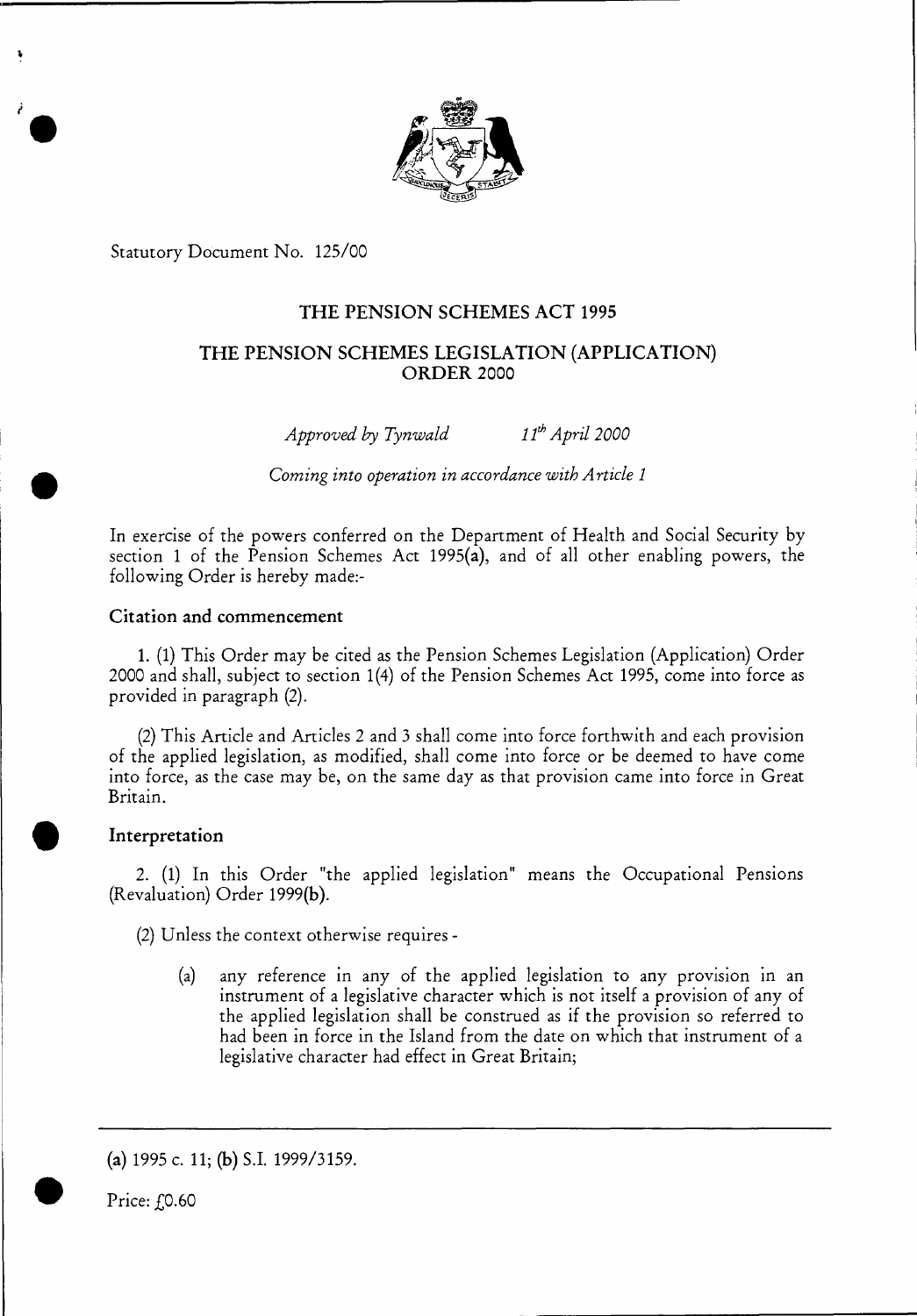(b) reference in any legislation applied by this Order to any provision of any such legislation or of any other legislation applied to the Island by an order under section 1 of the Pension Schemes Act 1995 or section 1 of the Social Security Act 1982(a) shall be construed as a reference to that legislation as it has effect in the Island.

 $\bullet$ 

 $\overline{f}$ 

•

e

# **Application to the Island of the applied legislation**

3. The applied legislation, as modified and shown in the Schedule to this Order, shall apply to the Island as part of the law of the Island.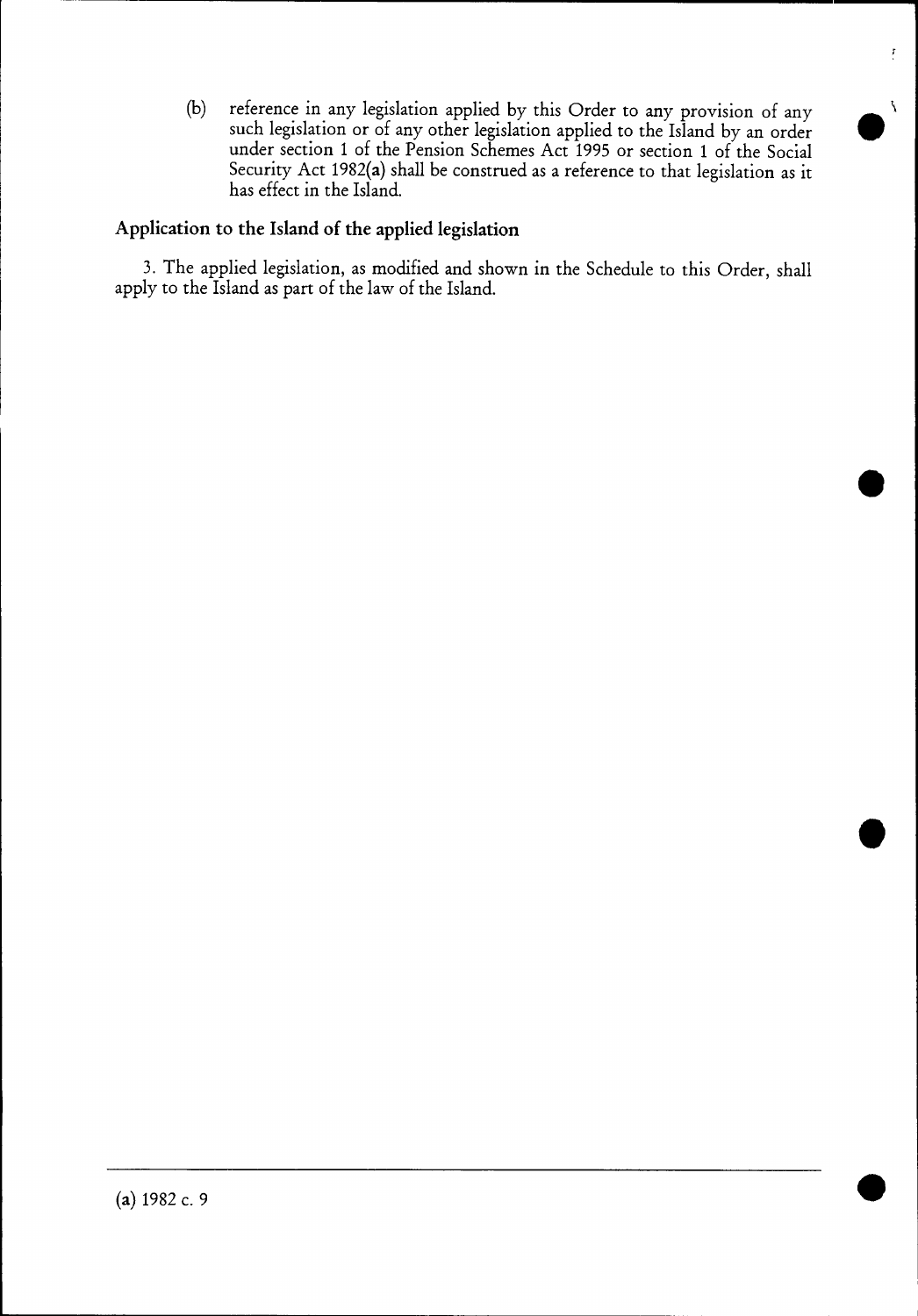# **SCHEDULE**

This Schedule sets out the text of the Occupational Pensions (Revaluation) Order 1999 (S.I. 1999/3519) with such exceptions, adaptations and modifications made where necessary.

## STATUTORY INSTRUMENTS

#### **1999 No. 3159**

#### **PENSIONS**

The Occupational Pensions (Revaluation) Order 1999

# **Citation and commencement**

P,

1. (1) This Order may be cited as the Occupational Pensions (Revaluation) Order 1999.

(2) This Order shall come into force on 1st January 2000.

## **The revaluation percentage for each revaluation period**

2. For the purposes of paragraph 2(1) of Schedule 3 to the Pension Schemes Act 1993(a), the revaluation percentage for each revaluation period specified in column 1 below is the percentage specified in column 2 in relation to that period.

| Column 1<br>Revaluation period      | Column 2<br>Revaluation percentage |
|-------------------------------------|------------------------------------|
| 1st January 1986-31st December 1999 | 74.3%                              |
| 1st January 1987-31st December 1999 | 69.1%                              |
| 1st January 1988-31st December 1999 | 62.3%                              |
| 1st January 1989-31st December 1999 | 53.5%                              |
| 1st January 1990-31st December 1999 | 42.7%                              |
| 1st January 1991-31st December 1999 | 28.7%                              |
| 1st January 1992-31st December 1999 | 23.6%                              |
| 1st January 1993-31st December 1999 | 19.3%                              |
| 1st January 1994-31st December 1999 | 17.2%                              |
| 1st January 1995-31st December 1999 | 14.7%                              |
| 1st January 1996-31st December 1999 | 10.4%                              |
| 1st January 1997-31st December 1999 | 8.1%                               |
| 1st January 1998-31st December 1999 | 4.3%                               |
| 1st January 1999-31st December 1999 | $1.1\%$                            |